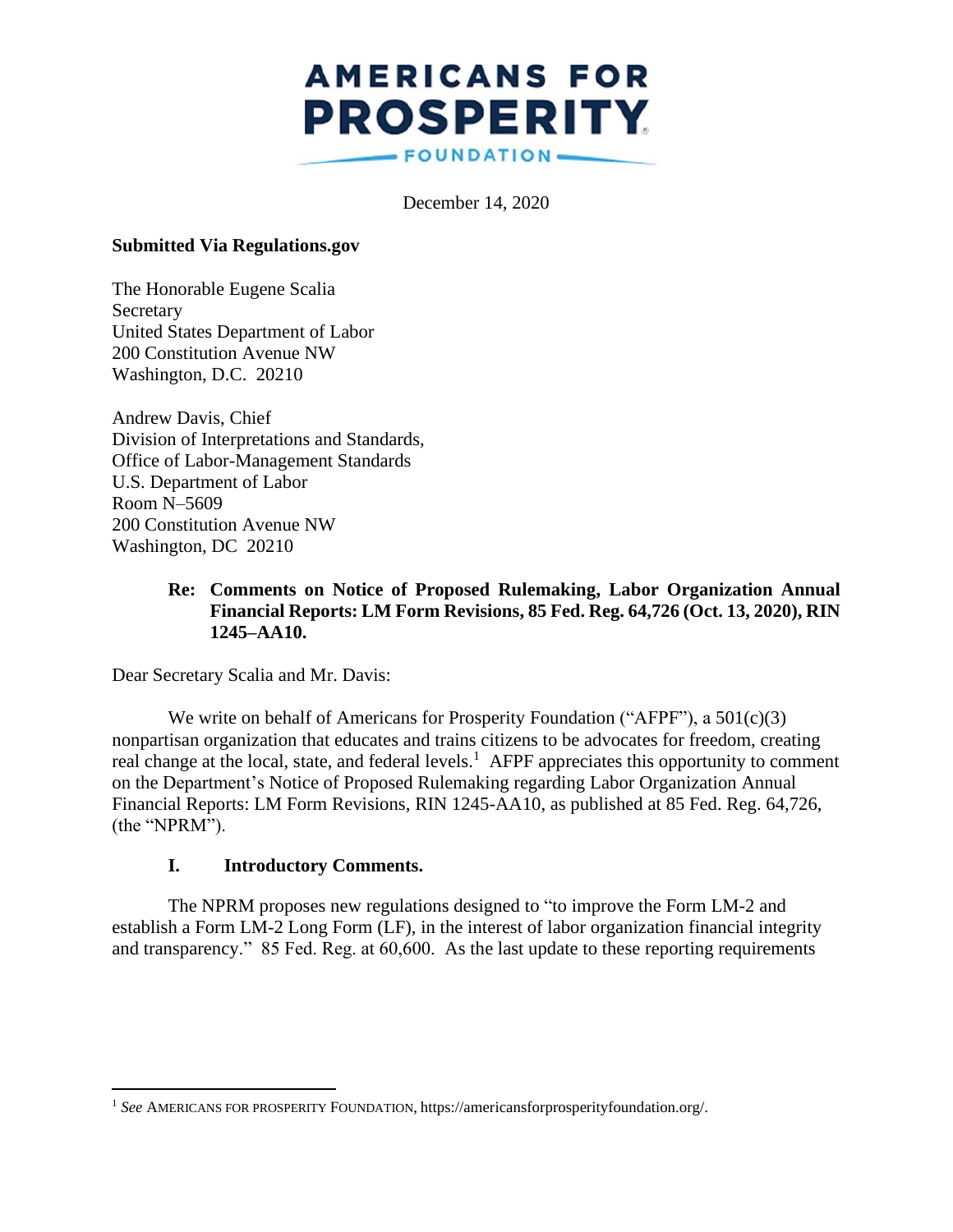went into effect on January 4,  $2004<sup>2</sup>$ . AFPF agrees that it is appropriate for the applicable regulations to be updated at this time.

In 1959, President Dwight Eisenhower signed into law with bi-partisan congressional support the Labor-Management Reporting and Disclosure Act (LMRDA), also known as the Landrum-Griffin Act.<sup>3</sup> Among other changes, this bi-partisan law required new financial reporting from unions as a result of significant concerns surrounding union corruption, racketeering, and other illegal activities. Congress enacted the LMRDA upon the finding that it was essential to the free flow of commerce "that labor organizations, employers, and their officials adhere to the highest standards of responsibility and ethical conduct in administering the affairs of their organizations, particularly as they affect labor-management relations." 29 U.S.C. § 401(a). In response to "recent investigations in the labor and management fields," Congress further found "that there have been a number of instances of breach of trust, corruption, disregard of the rights of individual employees, and other failures to observe high standards of responsibility and ethical conduct which require further and supplementary legislation that will afford necessary protection of the rights and interests of employees and the public generally as they relate to the activities of labor organizations, employers, labor relations consultants, and their officers and representatives." *Id.* § 401(b). The financial reporting requirements of the LMRDA are designed to serve this purpose, and that purpose remains relevant to the present time, as the NPRM demonstrates in its description of recent examples of corruption by union officials. *See* NPRM, 85 Fed. Reg. at 64,729.

AFPF agrees that the purpose behind the NPRM's revised reporting requirements are supported by and consistent with the LMRDA. AFPF believes that labor union members must be empowered to maintain democratic control over their unions and that, to do so, they must have access to the information needed to ensure a proper accounting of how those unions steward and expend their funds. Members, as well as the Department and interested third parties, must be able to monitor a union's financial affairs to ensure funds are not wasted, illegally diverted, or spent in ways contrary to the unions' purposes. That information, in turn, allows union members, the Department, and the public to exercise necessary and proper oversight of union leadership. And union members can make informed decisions about who should lead their unions and which unions should represent them only if they know how existing leadership is performing in their exercise of control over union funds.

To achieve these purposes, financial reporting requirements must be easily accessible and transparent. They also must provide sufficient detail to allow for meaningful review and oversight by those not privy to the day-to-day decisions made by union leadership. AFPF believes the NPRM is designed with these goals in mind. Implementation of the NPRM will give union members, the Department, and the public a better understanding of how labor unions are spending their funds, including expenditures on politics and union leadership activities, and thereby help prevent union corruption and hold union officers accountable to the workers they

<sup>&</sup>lt;sup>2</sup> These changes required unions to report greater detail in their receipts and disbursements instead of providing lump sum spending totals that provided no meaningful context for union members. The Department's proposed changes will further this goal of increased transparency in union financial reporting.

<sup>3</sup>*See* https://www.govtrack.us/congress/votes/86-1959/h58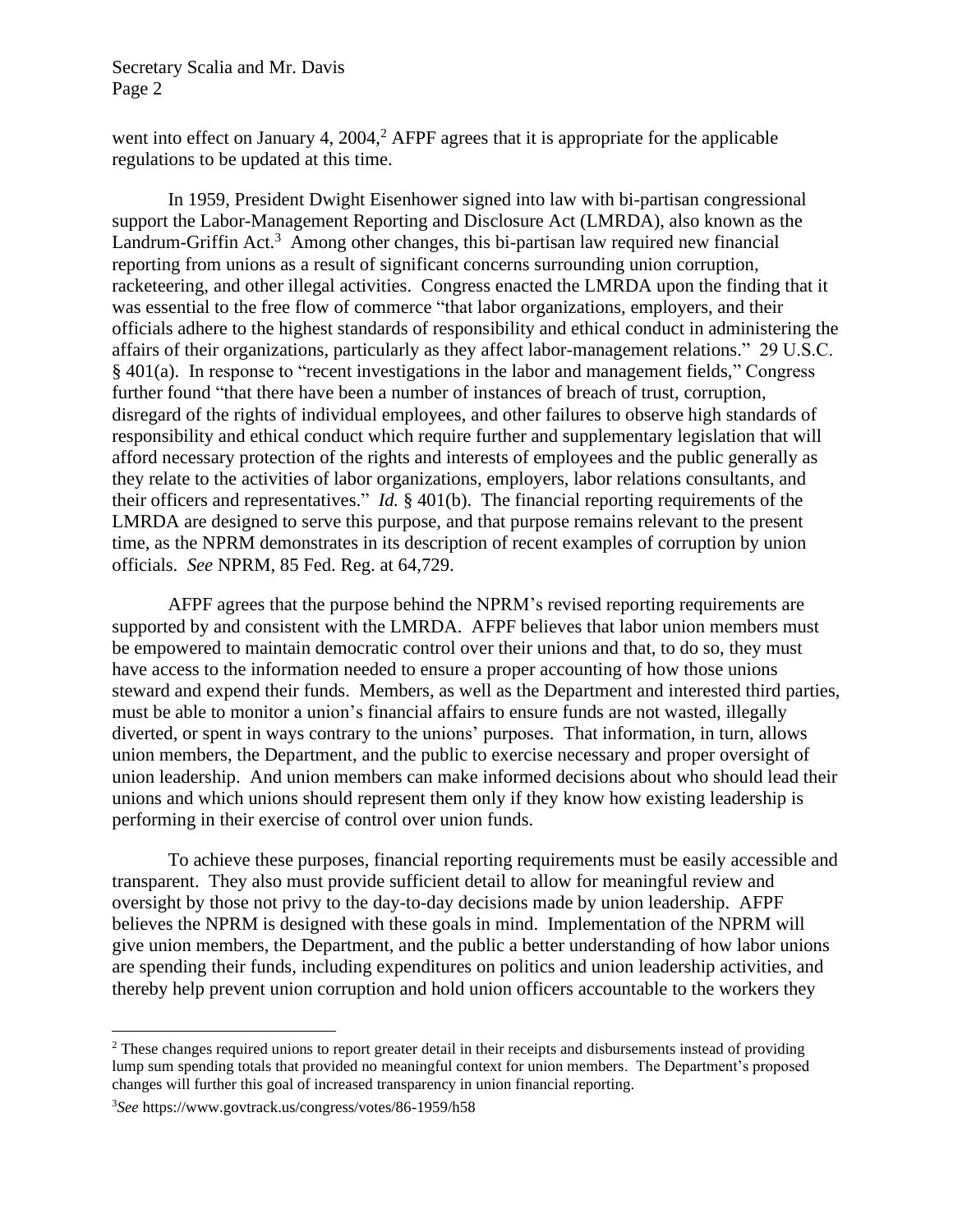represent. In this regard, AFPF applauds the Department's effort both to conduct and publish the results of a survey of field investigators regarding how the required reporting forms used by unions could be improved.<sup>4</sup> This type of survey and analysis should be at the heart of all similar regulatory reform efforts.

## **II. Comments on Specific Provisions of the NPRM.**

## **A. Proposed Addition of Form LM-2 LF**

The NPRM proposes to add a new Form LM-2 LF, a long form version of the existing Form LM-2, that will apply to labor unions with annual receipts of \$8,000,000 or more. The NPRM states that "[t]he \$8,000,000 threshold is based on the Small Business Administration's definition of a small entity, as identified by North American Industry Classification System (NAICS) codes. 13 CFR 121.201. Some small-entity thresholds are lower, and some are higher; the Department has sought a threshold that ensures proper coverage of large unions while not overburdening smaller unions. By setting this threshold, the Department will bring additional transparency to the largest and most prominent labor unions." 85 Fed. Reg. at 64,734.

AFPF agrees with the purpose of creating a more detailed form, as this will increase transparency and provide interested parties with additional information to help oversee and hold accountable union officials. The addition of granularity in the reporting requirements is especially helpful, such as the addition of new schedules for items currently without them, the division of certain items into two schedules, and the addition of new categories of information. *See id.* at 64,734–45.

AFPF does believe, however, that the applicable threshold for filing the long form should be lower than \$8,000,000. Ideally, the Department should simply replace the current Form LM-2 with the proposed Form LM-2 LF. Those unions currently required to file LM-2 are already considered the largest unions in the country and they have the resources and ability to comply with the greater transparency the LM-2 LF is designed to bring. Replacing LM-2 with the long form also would simplify the reporting system, as no new category of union would be created.

Short of replacing the older form with the newer long form, the Department should consider a lower threshold. Unions with annual receipts of at least \$1,000,000, for example, fall into a large union category that could easily meet the additional reporting requirements without unduly adding to the burden of their existing reporting requirements.

## **B. The \$5,000 Itemization Threshold**

Under current rules, unions that file Form LM-2 must itemize certain receipts and disbursements of at least \$5,000. Key information is not captured, however, because in many instances the reporting is by category rather than by individual transaction. For example, as the NPRM explains, because "the \$5,000 itemization occurs only within each category[,] disbursements of more than \$5,000 might not be itemized if the disbursement fell under more

<sup>4</sup> U.S. Dep't of Labor, Memo re: DOL Canvas of Investigators (Oct. 13, 2020),

https://beta.regulations.gov/document/LMSO-2020-0002-0004.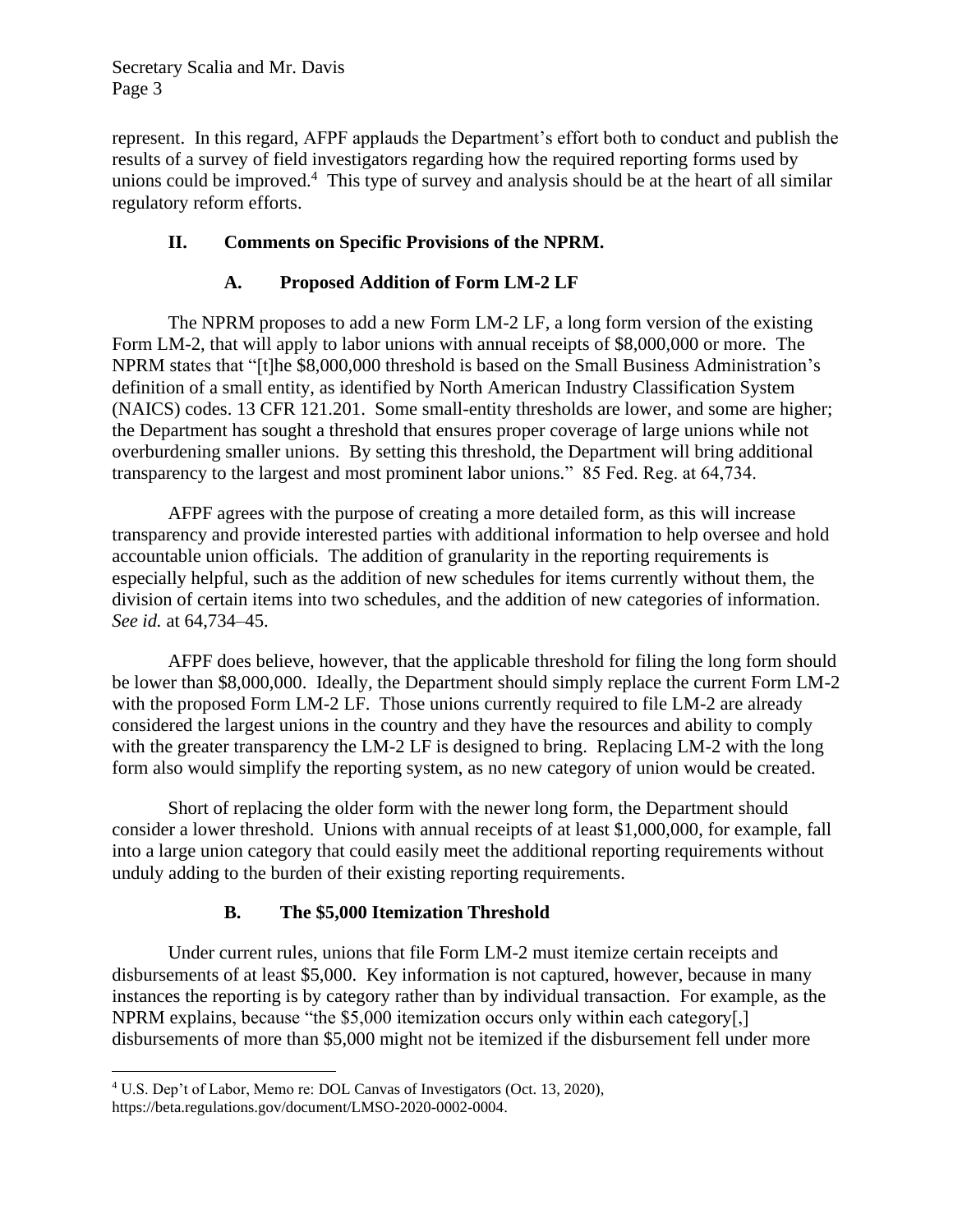than one category. Functional reporting [*i.e.,* by category] aids in understanding the purposes of labor union spending but it can cloak individual transactions because of the \$5,000 itemization threshold." 85 Fed. Reg. at 64,731.

For this reason, AFPF agrees with the NPRM's proposal to require unions "to complete a separate itemization schedule for each individual or entity from which the labor organization has received \$5,000 or more," *id*. at 64,743, and it urges the Department to require reporting of disbursements by individual transaction in addition to the functional categories.

More generally, a key finding of the Department's survey is that itemization is crucial to proper oversight of union activities. As one response stated, "Of the seven changes to the Form LM-2 in 2003, the consensus is that the \$5,000 itemization threshold was the best of the seven as it provides more transparency to the membership and can be utilized for targeting special report investigations." The NPRM also explains that "[i]temization is important because it can reveal unlawful payments to identified individuals. It can reveal conflicts of interest that are reportable on other LMRDA forms. Absent itemization, this information would not be known." *Id*. at 64,731. The NPRM further explains that "lack of itemization of most receipts on the current Form LM-2 makes it easier for wrongdoers to embezzle money from labor organization accounts." *Id*. at 64,744.

It is clear, therefore, that itemization of both receipts and disbursements is a necessary and important feature of any robust reporting regime. Given the proliferation of and ease of using computer software for keeping accounts, coupled with the obvious utility of itemization, the Department should lower the \$5,000 threshold so as to capture greater granularity in a union's finances. A threshold of \$1,000 or more, for example, would provide greater transparency without significantly adding to the existing reporting burdens. This change should apply to both LM-2 and LM-2 LF filers, if the Department maintains that distinction.

#### **C. Confidentiality Exemptions.**

Current rules allow unions to avoid itemizing disbursements if to do so would reveal certain confidential information. The NPRM specifically seeks "comments on whether to modify, narrow, or eliminate the confidentiality exception in the Form LM-2 instructions." 85 Fed. Reg. at 64,744.

As the NPRM explains, the current confidentiality exemptions apply to

(1) Information that would identify individuals paid by the union to work in a non-union facility in order to assist the union in organizing employees, provided that such individuals are not employees of the union who receive more than \$10,000 in the aggregate from the union in the reporting year; (2) information that would expose the reporting union's prospective organizing strategy; (3) information that would provide a tactical advantage to parties with whom the reporting union or an affiliated union is engaged or would be engaged in contract negotiations; (4) information pursuant to a settlement that is subject to a confidentiality agreement, or that the union is otherwise prohibited by law from disclosing; and (5) information in those situations where disclosure would endanger the health or safety of an individual.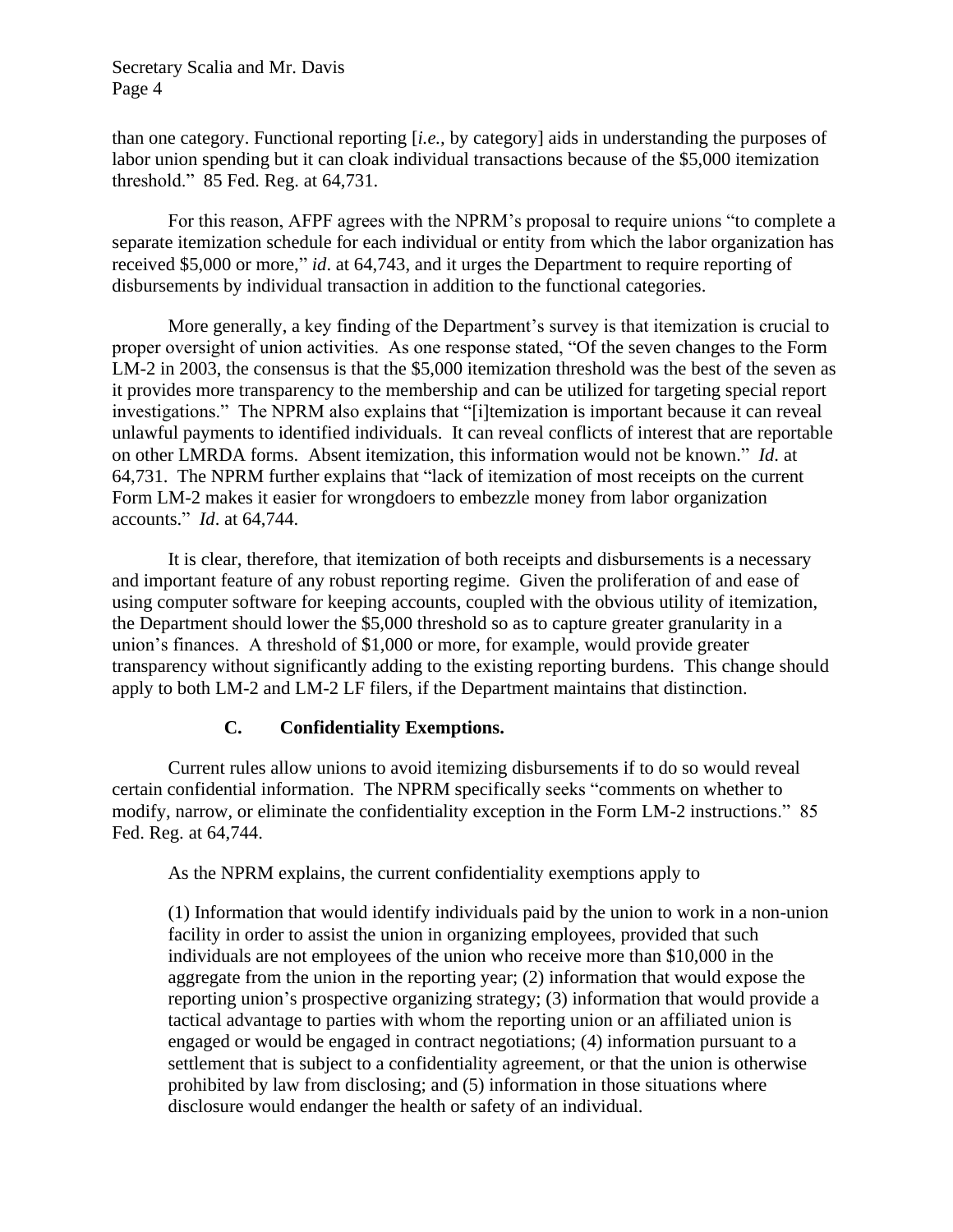*Id.* at 64,744–45. AFPF believes the current confidentiality exemptions should be significantly narrowed and that only items 4 and 5 in the above list constitute valid confidentiality concerns. As the NPRM explains, "the current broad confidentiality exception makes it impossible to ascertain from reviewing the form the actual purpose and payer/payee of many receipts and disbursements." *Id*. at 64,745. The Department also has found that unions often classify as confidential "many major receipts and disbursements that do not qualify for the confidentiality exception." *Id.*<sup>5</sup> At the same time, union members do have access to this information, but may only receive it by "requesting such information directly from the labor organization." *Id.* 

Given this background, there appears to be no further justification for retaining exemptions 1–3 as listed above. Unless the information would actually endanger the health or safety of an individual or is otherwise prohibited by law, information that is currently withheld as confidential should be revealed so as to provide the greater transparency the NPRM is designed to achieve.

#### **D. Potential Conflicts of Interest.**

The NPRM proposes adding a reporting requirement "concerning payments from more than one union. Item 10(b) [of proposed Form LM-2 LF] would ask whether, during the reporting period, an officer or employee who was paid \$10,000 or more by the reporting organization also received \$10,000 or more as an officer or employee of another labor organization in gross salaries, allowances, and other direct and indirect disbursements during the reporting period." 85 Fed. Reg. at 64,735. In those situations where this new reporting requirement would apply, unions would be required "to list the name of the officer, amount paid, labor organization that made the payment, and file number of the labor organization." *Id.*

AFPF agree with this proposal. It believes it would promote greater accountability of union leadership and control by members because it would allow members to determine if the loyalty and interests of its leadership was divided. At the very least, union members should be able to learn whether and to what extent the time and effort of union leadership is split between different organizations.

\* \* \* \*

Just as the federal government has faithfully executed the bi-partisan intent of LMRDA for the past 60 years, AFPF urges the Department to implement the proposed new reporting requirements, which better fit the 21st century landscape where reporting finances is aided by technology. The new reporting requirements will improve transparency to the benefit of the

<sup>5</sup> Further, as one respondent to the Department's survey explained, "The \$5,000 itemization confidentiality exemption has been a hindrance in case targeting because it allows unions to hide transactions under the guise that it will hurt their organizational strategy. For example, there are some unions in the Minneapolis area that do not itemize market recovery payments, which can be in the \$100,000 range, because they allege it hurts their organizing strategy while other unions report these payments. In case targeting, being able to identify market recovery payments is useful information as they can be an area ripe for abuse and potential embezzlement."